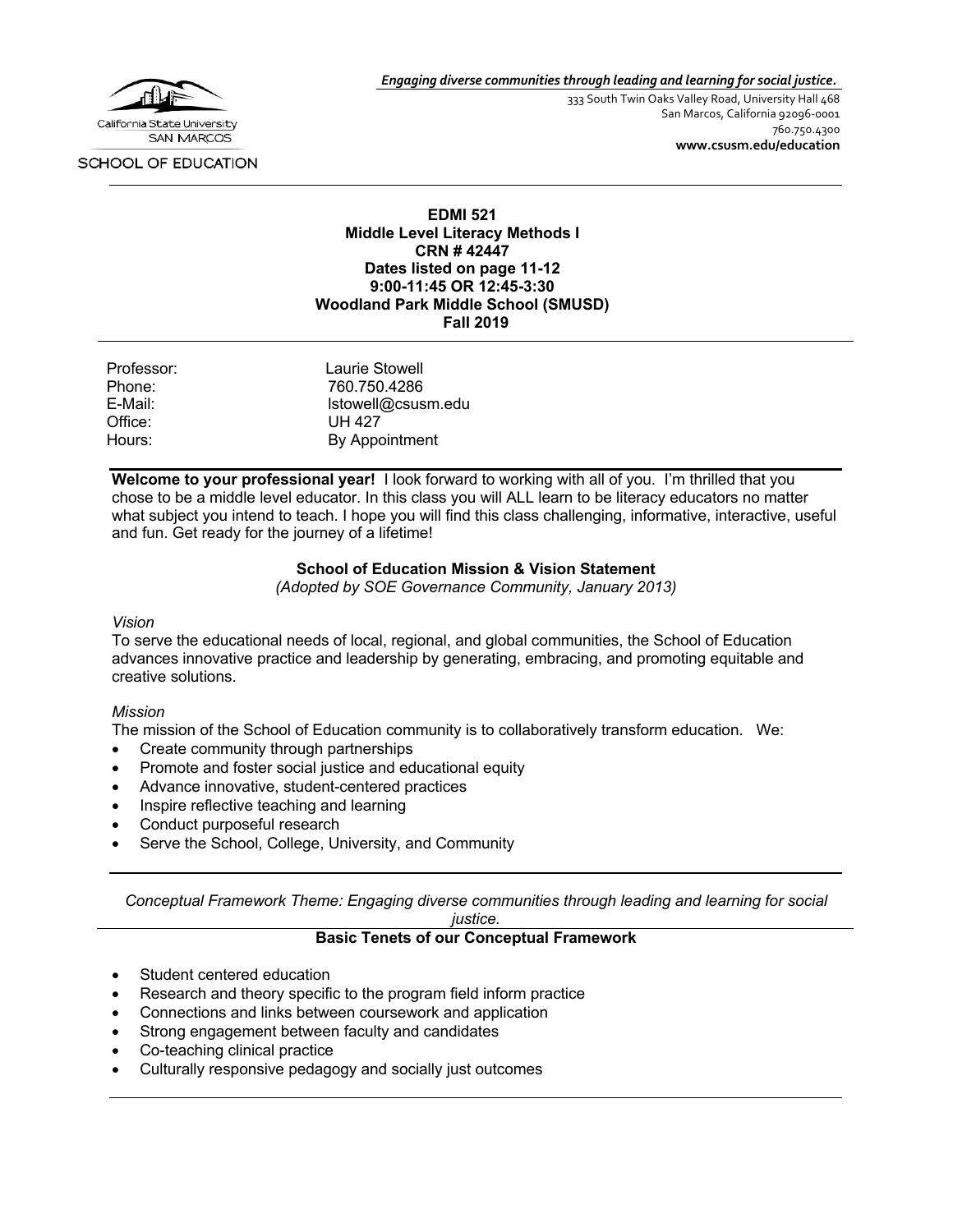### **COURSE DESCRIPTION**

Focuses on developing a preliminary understanding of theory, methodology, and assessment of English Language Arts and second language learning in self-contained or departmentalized settings.

The primary aim of this course is for students to develop an understanding of the theory, methodology, and assessment of English language arts and second language learning in integrated and inclusive elementary and middle school classrooms.

#### **Course Prerequisites**

Admission to the SOE Middle Level Education Program

#### **Course Objectives**

KNOWLEDGE - Teacher candidates will:

- Gain an understanding of how a first and second language is acquired.
- Gain an understanding of the reading process and its relationship to thought, language and learning and the knowledge of reading content including: word analysis, fluency, vocabularyacademic language- and background knowledge, reading comprehension, literary response and analysis.
- Gain understanding of how to learn to read and write in first and second languages.
- Become familiar with how to "deliver a comprehensive program of systematic, explicit instruction in reading, writing, listening, and speaking aligned to the California Common Core State Standards.
- Become familiar with "multiple monitoring measures within the three basic types of assessments to determine students' progress towards state adopted content standards."
- Become familiar with "differentiated reading instruction and interventions to meet the needs of the *full range of learners (including struggling readers, students with special needs, English learners, speakers of non-standard English, and advanced learners)* who have varied reading levels and language backgrounds."

SKILLS - Teacher candidates will:

- Become sensitive observers of children's language using behaviors.
- Demonstrate knowledge and ability to utilize multiple monitoring measures within the three basic types of assessments to determine students' progress towards state adopted content standards: entry level assessment for instructional planning, monitoring student progress, post test or summative assessment.
- Be able to analyze and interpret results [of children's reading and writing behaviors] to plan effective and differentiated instruction and interventions.
- Demonstrate knowledge of components of effective instructional delivery in reading, writing and listening and speaking.
- Develop the ability to select appropriate materials and instructional strategies to meet the individual needs of students and use "State Board of Education (SBE)-adopted core instructional materials for both instruction and intervention.
- Develop the ability to differentiate literacy instruction in order to provide Universal Access.
- Learn how to organize the classroom for teaching reading and writing to the *full range of learners (including struggling readers, students with special needs, English learners, speakers of nonstandard English, and advanced learners)* who have varied reading levels and language backgrounds

ATTITUDES AND VALUES – Teacher candidates will:

- Develop an appreciation for the natural language abilities children possess for processing and producing print.
- To appreciate the need and value of integrating reading writing into all curricular areas
- Affirm the importance of a rich environment for an effective language arts program.
- Develop a sensitivity to and appreciation for culturally and linguistically diverse learners.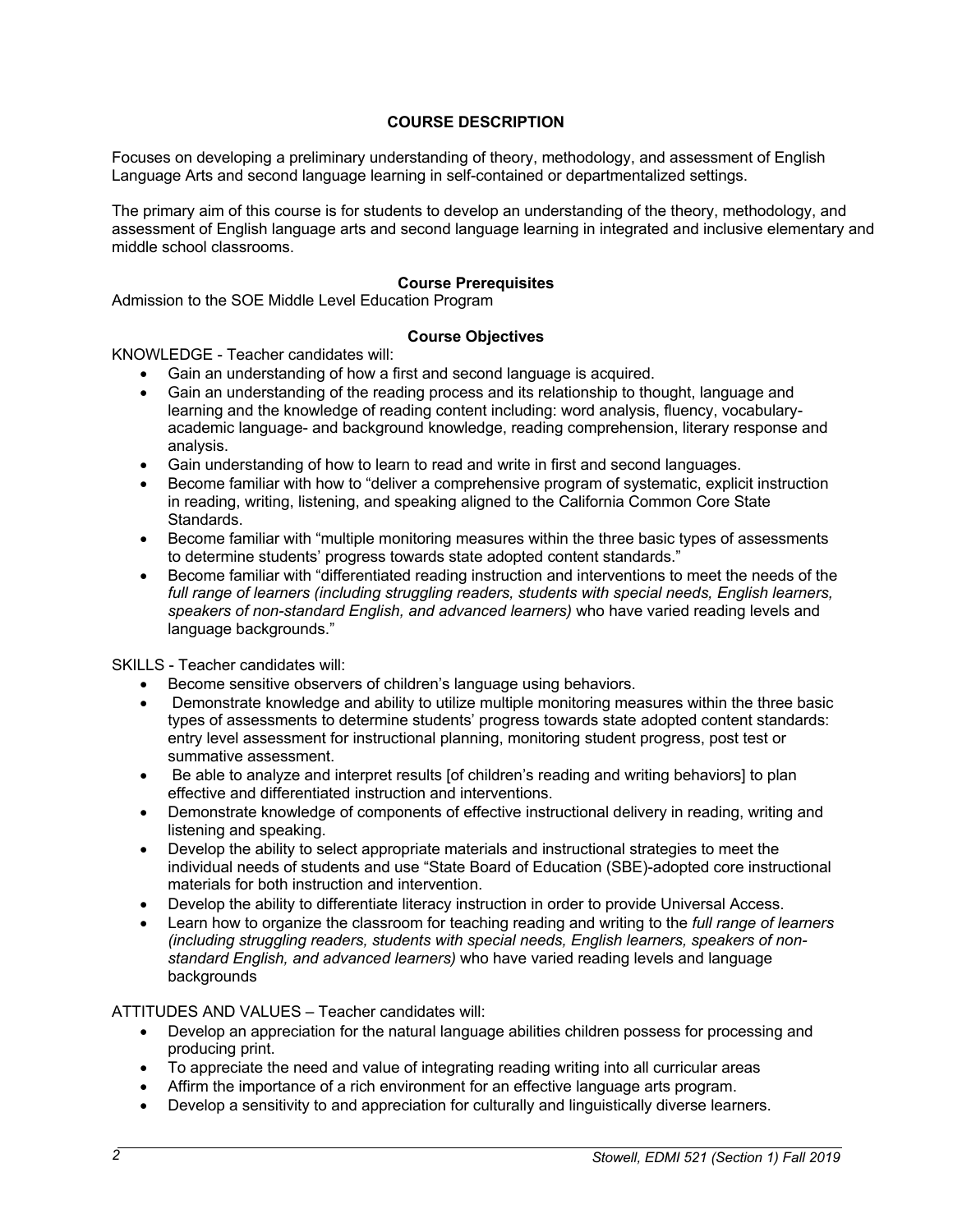- Develop a sensitivity to and appreciation for the importance of reading and writing for students' own personal and professional growth.
- Develop a respect for each student, his/her abilities and background and the student's right to instruction that meets his/her individual needs.

# **Required Texts**

Cunningham, P and Allington, R. (2015) *Classrooms that work, 6th edition.* New York: Allyn and Bacon. Cooper, J. D., Kiger, N., & Robinson, M. (2017). *Literacy: Helping Students Construct Meaning, 10th Edition*. Upper Saddle River, NJ: Prentice Hall. ISBN: 978-1285432427 National Common Core Initiative: http://www.corestandards.org/read-the-standards/ (view College and Career Anchor Standards here)

ELA/ELD Framework: (download the full framework approved July 2015): https://www.mydigitalchalkboard.org/cognoti/content/file/resources/documents/4b/4b6b5574/4b6b5574ba 634f2a0d505cc4b0e78013ab4a7f9a/FrameworkFINAL72415.pdf ELA/ELD Framework chapter by chapter: http://www.cde.ca.gov/ci/rl/cf/elaeldfrmwrksbeadopted.asp

# **Recommended (optional)**

Cunningham, P. (2016) (7th ed.) *Phonics They Use* Allington, R. *What really matters in fluency.* Zarrillo, J. J. (2010). (3rd ed.) *Ready for Revised RICA: A test preparation guide for California's Reading Instruction Competence Assessment.* Merrill Prentice Hall.

# **Choice Books: Fiction (You will choose one to read)**

Anderson, J. (2017). *Posted* Dee, B. (2017) *Star Crossed* Hunt, L. M. (2017) *Fish in a tree* Medina, M. (2018) *Merci. Suarez changes gears* Reynolds, J. (2017). *Long Way Down*

# **Nonfiction Book Club (You will choose one to read)**

Fleischman, J (2004)*. Phineas Gage: A gruesome but true story about brain science* Krosoczka, J*. (2018) Hey. Kiddo Lewis, J. & A. Aydin (2013) March: Book One* Noah, T.(2019) *Born a Crime: Stories from a South African Childhood (Adapted for Young readers)* Sheinkin, S. (2012) *Bomb*: *The race to build -and steal- the world's most dangerous weapon*

### **Authorization to Teach English Learners**

This credential program has been specifically designed to prepare teachers for the diversity of languages often encountered in California public school classrooms. The authorization to teach English learners is met through the infusion of content and experiences within the credential program, as well as additional coursework. Candidates successfully completing this program receive a credential with authorization to teach English learners. *(Approved by CCTC in SB 2042 Program Standards, August 02)*

# **TEACHER CANDIDATE LEARNING OUTCOMES**

# **Teacher Performance Expectation (TPE) Competencies**

The course objectives, assignments, and assessments have been aligned with the CTC standards for the Special Education Credential. This course is designed to help teachers seeking a California teaching credential to develop the skills, knowledge, and attitudes necessary to assist schools and district in implementing effective programs for all students. The successful candidate will be able to merge theory and practice in order to realize a comprehensive and extensive educational program for all students. You will be required to formally address the following TPEs in this course:

1.1, 1.3, 1.4, 1.5, 1.6 3.1, 3.2, 3.4, 3.5 4.1, 4.2, 4.3, 4.4, 4.7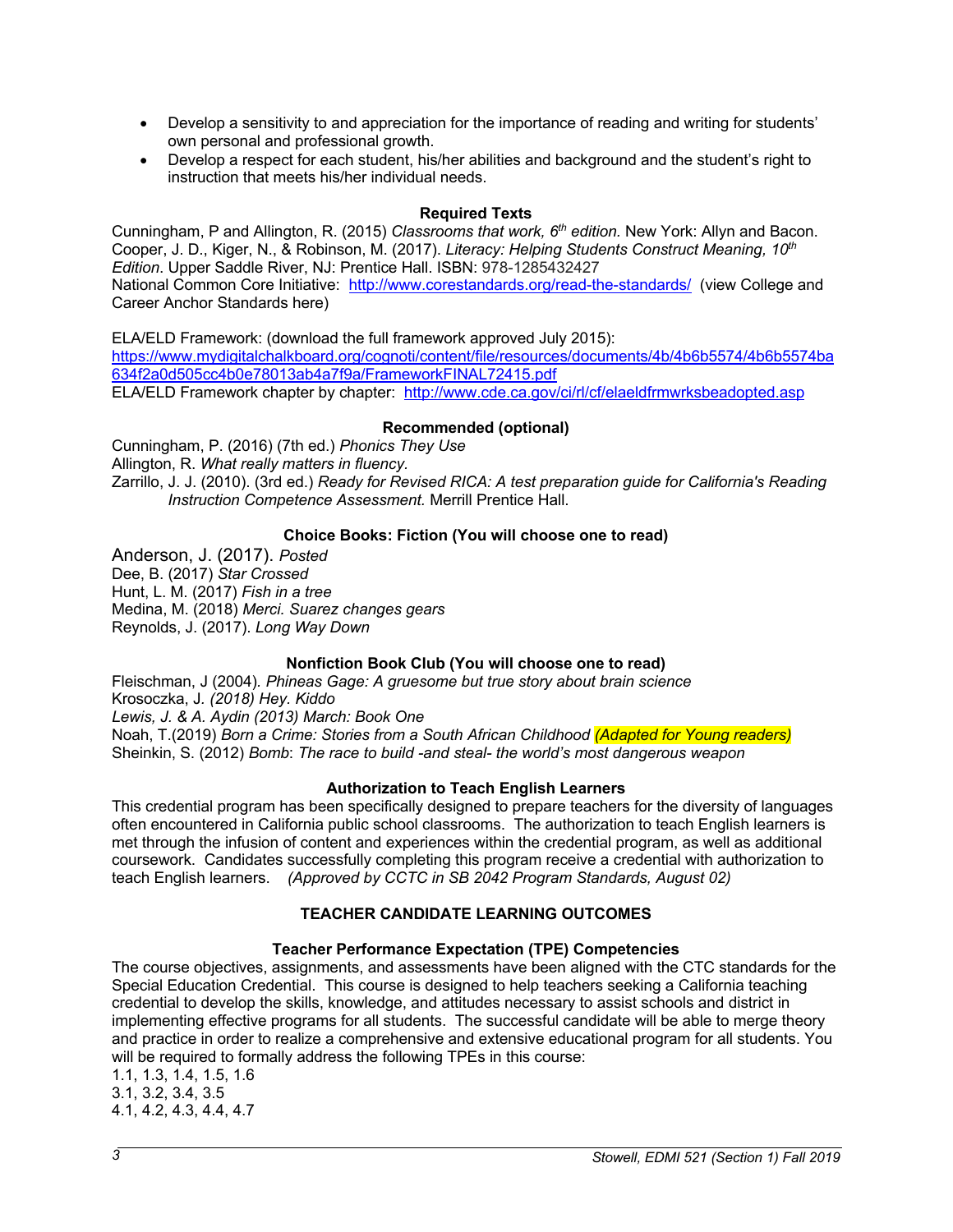#### 5.1, 5.2, 5.4, 5.5., 5.7, 5.8 6.1, 6.2, 6.3 For detailed information regarding the TPEs click here

## **California Teacher Performance Assessment (CalTPA)**

As of 2008, all teacher candidates must successfully complete a Teacher Performance Assessment (TPA). Teacher Performance Assessments allow a candidate to demonstrate their knowledge, skills and abilities in relation to the Teacher Performance Expectations (TPE). Candidates must successfully pass the TPA to receive their California Preliminary Teaching Credential. To reflect the newly adopted TPEs, the Commission on Teacher Credentialing has worked to redesign the TPA. During the 2017-2018 academic year, CSUSM Middle Level Candidates will be participating in the Field Study of the redesigned CalTPA. The redesigned CalTPA consists of two cycles: Cycle 1 and Cycle 2. Candidates will complete both cycles. The Teacher Performance Assessment Coordinator will assist in preparing Middle Level candidates for the TPA. CalTPA Handbook

### **Authorization to Teach English Learners**

This credential program has been specifically designed to prepare teachers for the diversity of languages often encountered in California public school classrooms. The authorization to teach English learners is met through the infusion of content and experiences within the credential program, as well as additional coursework. Candidates successfully completing this program receive a credential with authorization to teach English learners. *(Approved by CCTC in SB 2042 Program Standards, August 02)*

# **GENERAL CONSIDERATIONS**

# **This syllabus is subject to change.**

# **Assessment of Professional Dispositions**

Assessing a candidate's dispositions within a professional preparation program is recognition that teaching and working with learners of all ages requires not only specific content knowledge and pedagogical skills, but positive attitudes about multiple dimensions of the profession. The School of Education has identified six dispositions – social justice and equity, collaboration, critical thinking, professional ethics, reflective teaching and learning, and life-long learning—and developed an assessment rubric. For each dispositional element, there are three levels of performance - *unacceptable*, *initial target*, and *advanced target*. The description and rubric for the three levels of performance offer measurable behaviors and examples.

The assessment is designed to provide candidates with ongoing feedback for their growth in professional dispositions and includes a self-assessment by the candidate. The dispositions and rubric are presented, explained and assessed in one or more designated courses in each program as well as in clinical practice. Based upon assessment feedback candidates will compose a reflection that becomes part of the candidate's Teaching Performance Expectation portfolio. Candidates are expected to meet the level of *initial target* during the program.

### **School of Education Attendance Policy**

Due to the dynamic and interactive nature of courses in the School of Education, all candidates are expected to attend all classes and participate actively. At a minimum, candidates must attend more than 80% of class time, or s/he may not receive a passing grade for the course at the discretion of the instructor. Individual instructors may adopt more stringent attendance requirements. Should the candidate have extenuating circumstances, s/he should contact the instructor as soon as possible. *(Adopted by the COE Governance Community, December, 1997).*

*For this course: Students missing two class sessions will see their grades reduced by one full grade. Students missing three or more class sessions will see their grades reduced by two full grades. Leaving early or arriving late by more than 20 minutes constitutes one absence. Illness and emergencies are considered on a case-by-case basis; however, notification of an absence does not constitute an excuse.*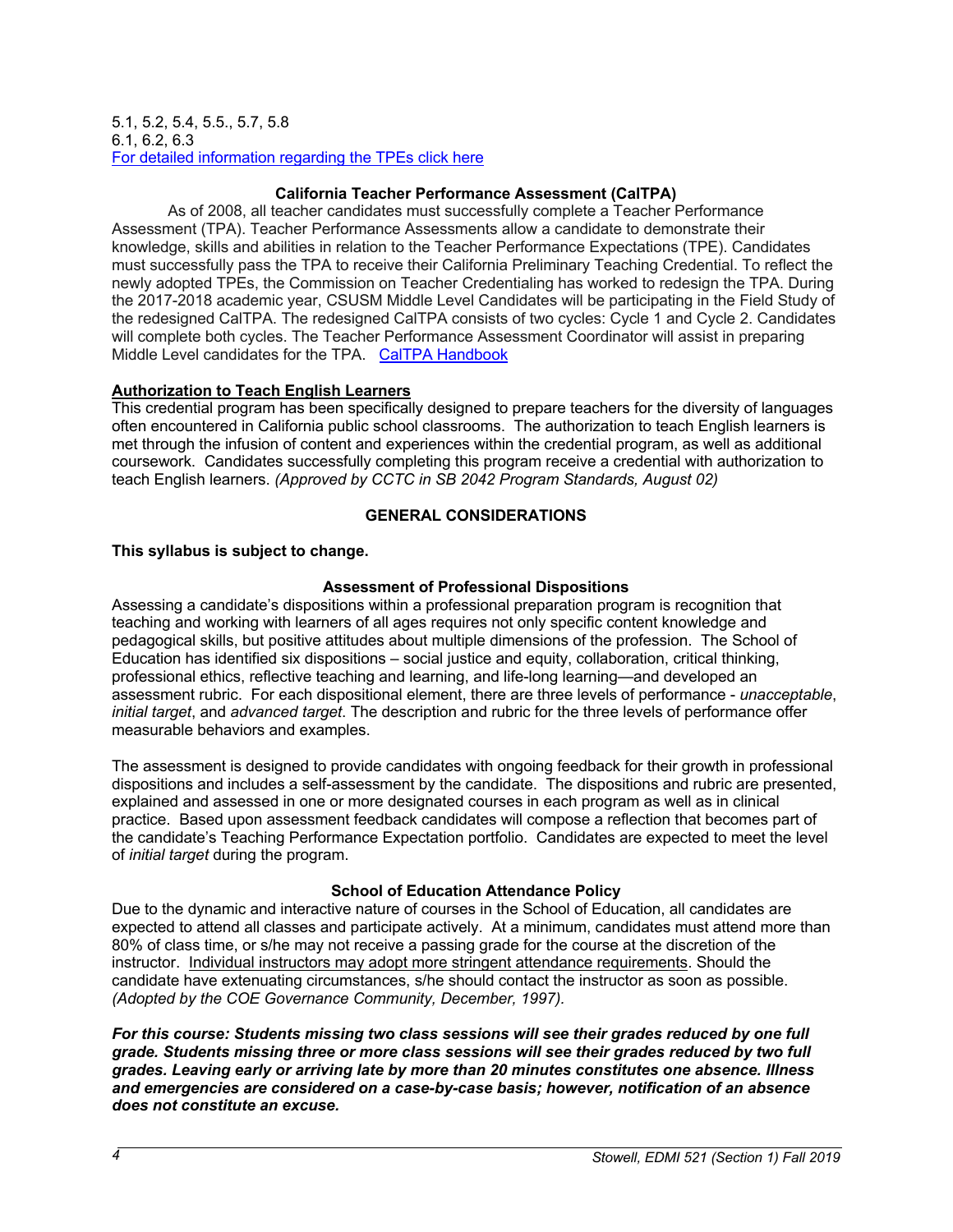### **Students with Disabilities Requiring Reasonable Accommodations**

Candidates with disabilities who require reasonable accommodations must be approved for services by providing appropriate and recent documentation to the Office of Disable Student Services (DSS). This office is located in Craven Hall 4300, and can be contacted by phone at (760) 750-4905, or TTY (760) 750-4909. Candidates authorized by DSS to receive reasonable accommodations should meet with their instructor during office hours or, in order to ensure confidentiality, in a more private setting.

#### **All University Writing Requirement**

Every course at the university, including this one, must have a writing requirement of at least 2500 words. Writing requirements for this class will be met through the signature assignments as described below.

#### **CSUSM Academic Honesty Policy**

"Teacher Candidates will be expected to adhere to standards of academic honesty and integrity, as outlined in the Student Academic Honesty Policy. All written work and oral presentation assignments must be original work. All ideas/materials that are borrowed from other sources must have appropriate references to the original sources. Any quoted material should give credit to the source and be punctuated with quotation marks.

Candidates are responsible for honest completion of their work including examinations. There will be no tolerance for infractions. If you believe there has been an infraction by someone in the class, please bring it to the instructor's attention. The instructor reserves the right to discipline any student for academic dishonesty in accordance with the general rules and regulations of the university. Disciplinary action may include the lowering of grades and/or the assignment of a failing grade for an exam, assignment, or the class as a whole."

Incidents of Academic Dishonesty will be reported to the Dean of Students. Sanctions at the University level may include suspension or expulsion from the University.

#### **Credit Hour Policy**

Students are expected to spend a minimum of two hours outside of the classroom each week for each unit of credit engaged in learning.

#### **Plagiarism:**

As an educator, it is expected that each candidate will do his/her own work, and contribute equally to group projects and processes. Plagiarism or cheating is unacceptable under any circumstances. If you are in doubt about whether your work is paraphrased or plagiarized see the Plagiarism Prevention for Students website http://library.csusm.edu/plagiarism/index.html. If there are questions about academic honesty, please consult the University catalog.

#### **Class Behavior Expectations**

Students in this class are expected to follow these basic principles:

- Demonstrate respect for oneself and for others.
- Treat others with dignity and behave in a way which promotes a physically and psychologically safe, secure, and supportive climate.
- Allow all community members to engage as full and active participants where the free flow of ideas is encouraged and affirmed.

### **Use of Technology**

Candidates are expected to demonstrate competency in the use of various forms of technology (i.e. word processing, electronic mail, Moodle, use of the Internet, and/or multimedia presentations). Specific requirements for course assignments with regard to technology are at the discretion of the instructor. Keep a digital copy of all assignments for use in your teaching portfolio. All assignments will be submitted online, and some will be submitted in hard copy as well. Details will be given in class.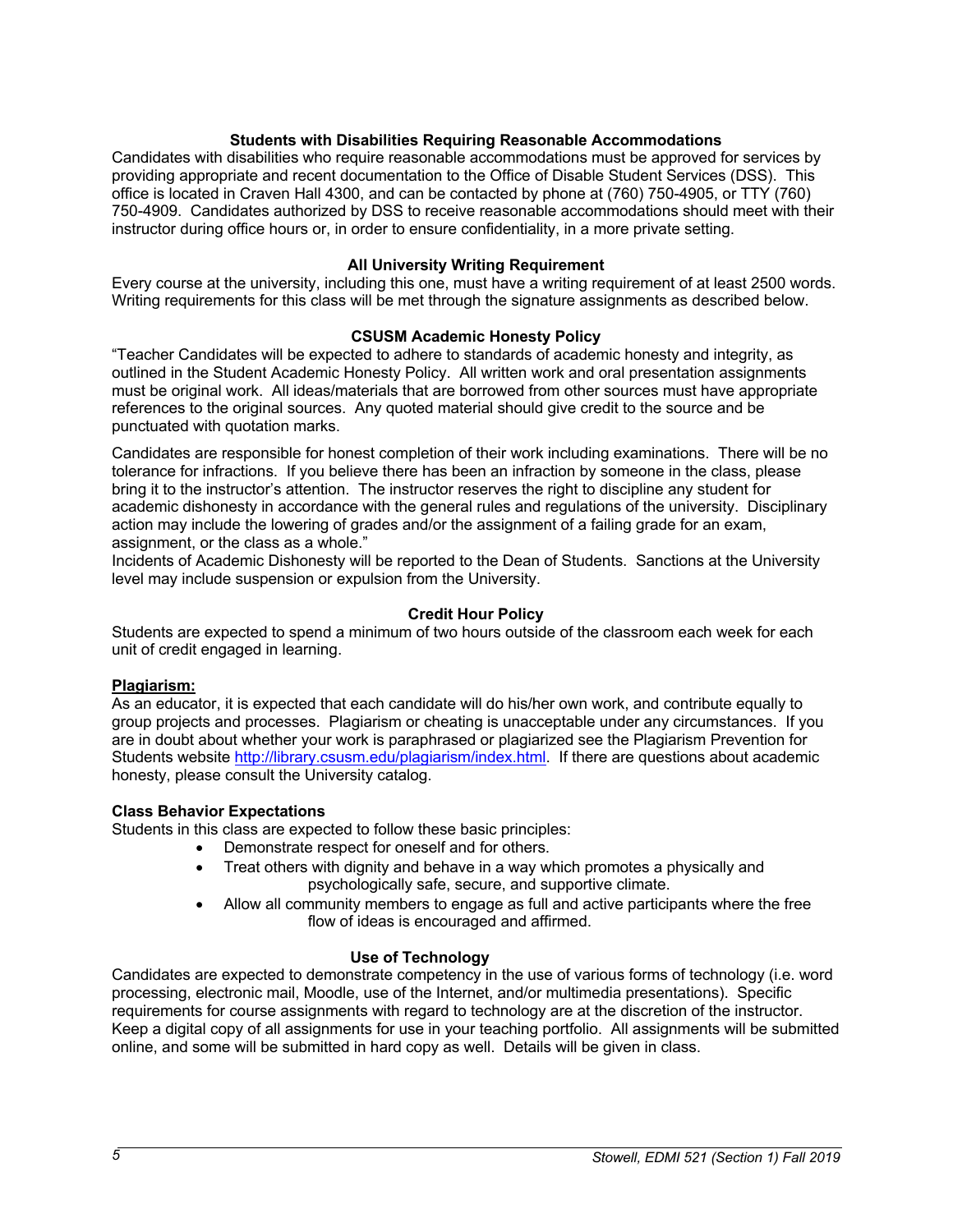Assume that technology will fail at some point. Do not assume that everything will go smoothly when it comes to computers. Plan ahead. Do not leave completion/submission of assignments/projects for the last possible moment.

### **Contact Information for Technical Support Assistance**

If you need any technical support, contact IITS Student Help Desk: http://www.csusm.edu/sth/.

#### **Electronic Communication Protocol**

Electronic correspondence is a part of your professional interactions. If you need to contact the instructor, e-mail is often the easiest way to do so. It is my intention to respond to all received e-mails in a timely manner. Please be reminded that e-mail and on-line discussions are a very specific form of communication, with their own nuances and etiquette. For instance, electronic messages sent in all upper case (or lower case) letters, major typos, or slang, often communicate more than the sender originally intended. With that said, please be mindful of all e-mail and on-line discussion messages you send to your colleagues, to faculty members in the School of Education, or to persons within the greater educational community. All electronic messages should be crafted with professionalism and care. Things to consider:

- Would I say in person what this electronic message specifically says?
- How could this message be misconstrued?
- Does this message represent my highest self?
- Am I sending this electronic message to avoid a face-to-face conversation?

In addition, if there is ever a concern with an electronic message sent to you, please talk with the author in person in order to correct any confusion.

### **COURSE REQUIREMENTS**

Assignments are to be turned in on the due date, no exceptions. Hand-written work is not accepted. Assignments should use size 12 font and be double-spaced. Proofread and edit word-processed assignments prior to submission to ensure the text is fairly error-free (grammar, spelling), and ideas are logically and concisely presented. All citations, where appropriate, should use American Psychological Association (APA) format.

| <b>Assignment</b>                                                              | <b>Points</b><br><b>Possible</b> |
|--------------------------------------------------------------------------------|----------------------------------|
| Primary Grade Observation (due Oct. 7, 2019)                                   | 25                               |
| Literacy Lesson Plan (sign up)<br><b>Focus: Reading Comprehension Strategy</b> | 20                               |
| Investigating Literacy Assessments (due Oct. 16, 2019)                         | 20                               |
| <b>Reading Responses</b>                                                       | 30                               |
| Lit Circle Role sheet (Sept. 27, 2019)                                         | 5                                |
| <b>Total Points</b>                                                            |                                  |

#### **Grading Standards**

|    | 93-100 | А- | 90-92 |    |       |
|----|--------|----|-------|----|-------|
| B+ | 87-89  | в  | 83-86 | в- | 80-82 |
| C+ | 77-79  | C. | 73-76 | С- | 70-72 |

In both the Literacy courses (EDMI 521 and EDMI 522), you will study topics in literacy instruction related to RICA domains.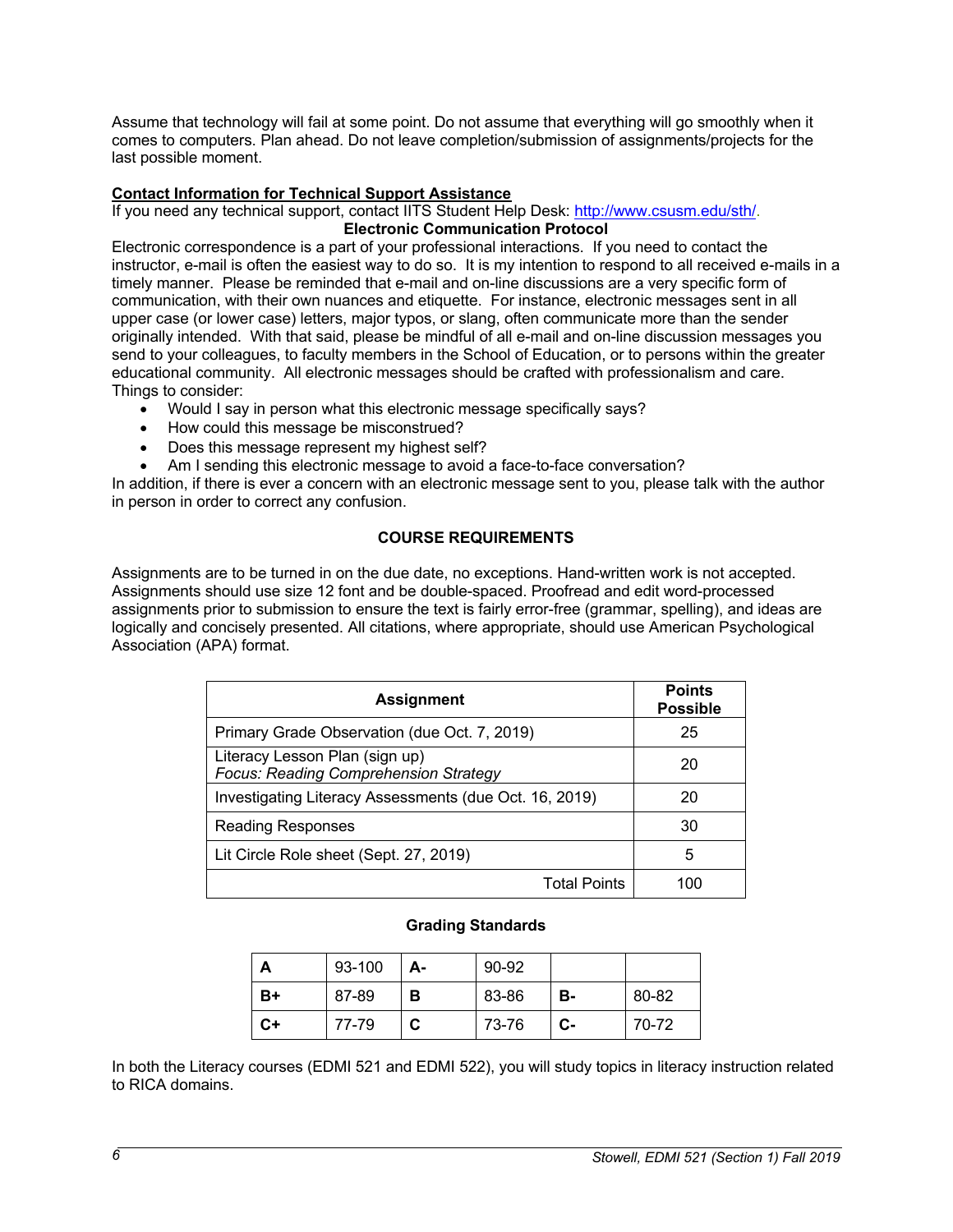RICA Support Materials: https://community.csusm.edu/course/view.php?id=5630 Password: RICA

#### **RICA DOMAINS COVERED**

| Embedded in each area: Assessment, Universal                 |  |  |
|--------------------------------------------------------------|--|--|
| Access/Differentiated Instruction, Oral Language and Writing |  |  |
| Domain 1: Planning Reading Instruction based on Assessment   |  |  |
| Domain 2: Word Analysis                                      |  |  |
| Domain 3: Fluency                                            |  |  |
| Domain 4: Vocabulary, Academic Language, and Background      |  |  |
| Knowledge                                                    |  |  |
| Domain 5: Comprehension                                      |  |  |

# **PRIMARY GRADE OBSERVATION (25 pts.) (Due in Cougar Courses: Oct. 7, 2019 by midnight)**

You will spend one morning (2 to 2 ½ hours) in a kindergarten or first grade classroom of your choice to observe beginning literacy instruction including as many of the following as possible:

- Phonemic Awareness
- Concepts About Print
- Phonics Instruction
- Spelling Instruction
- Reading Comprehension-Narrative
- Supporting Reading through Oral and Written Language Development
- Vocabulary Development
- Writing

Then reflect upon what you saw, how it connected (or did not connect) to the theories you are learning this semester, and why the teacher made the pedagogical decisions that he/she did. Try to answer the following questions in your reflection:

- 1. How was the room organized, the physical layout?
- 2. Was there a classroom library? Was it organized in any particular way?
- 3. What opportunities did students have for independent reading? Did they choose what they read?
- 4. Did the teacher work in small groups? How were the groups organized? How were students placed in groups?
- 5. How did the teacher differentiate instruction? How did she meet the needs of all the students?
- 6. What was the rest of the class doing when the teacher worked in small groups?
- 7. What literacy concepts (see list above) did you observe?
- 8. What took place what was the nature of the instruction?
- 9. Did the teacher read aloud? What? For how long?
- 10. How much time was spent on reading instruction?
- 11. Was it a literacy rich environment? How so?
- 12. Was there evidence of student work in the room? What kind?
- 13. Did you see any kind of reading assessment? What was it? What was being assessed?
- 14. What else did you notice about early reading instruction?

Your final reflection will be a narrative about what you saw and your analysis of those observations. Please include the setting (small group, large group, one-on-one), what the teacher and the students did and what accommodations were made for students with special needs, or English language learners.

### **Investigating Literacy Assessments (20 pts.) (Due on Cougar Courses: Oct. 16, 2019 by midnight)**

This is designed to familiarize you with a variety of assessment tools and ways of collecting evidence about student learning. In class, we will discuss the purpose of various entry level, progress monitoring and summative assessment tools.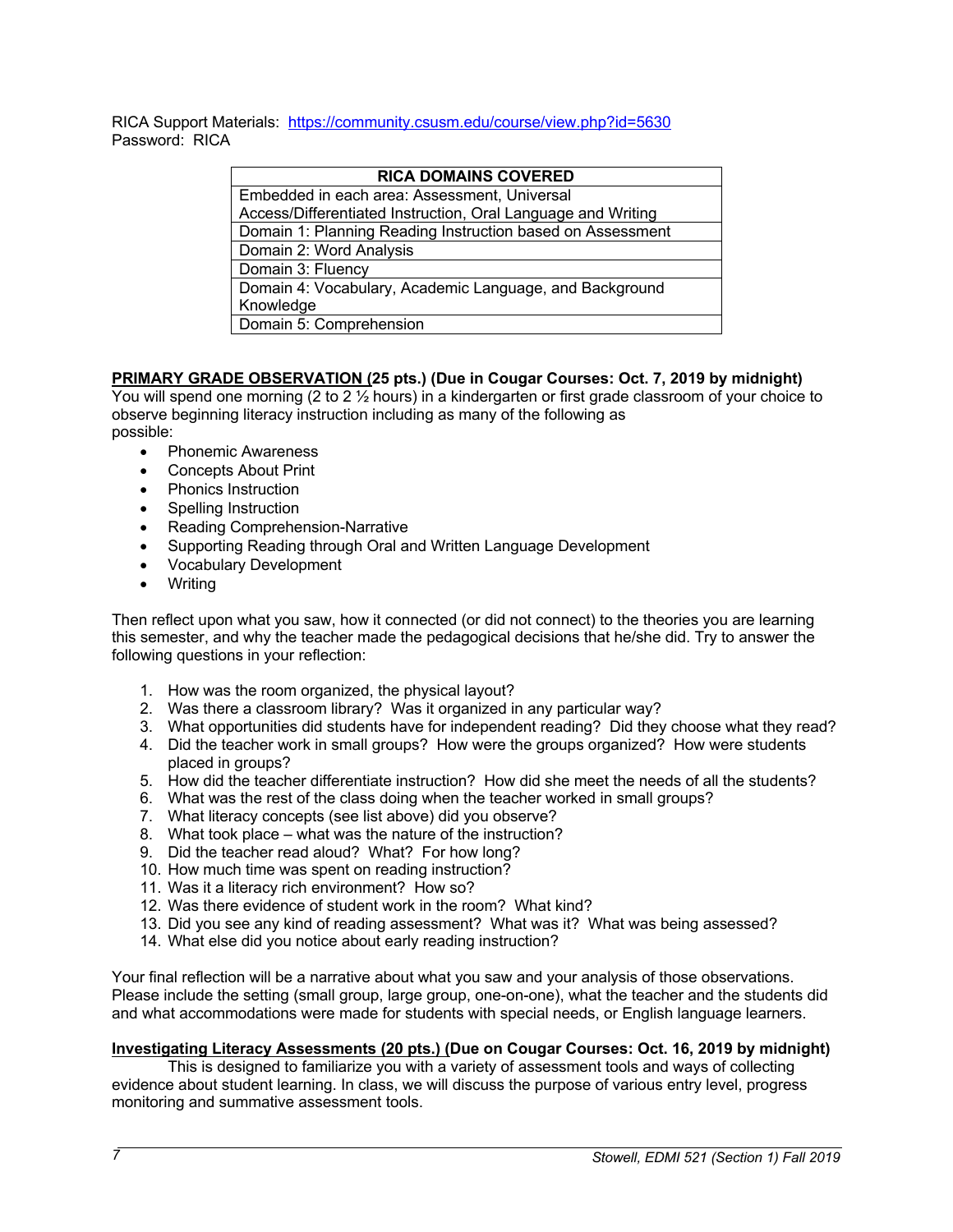For this assignment, you will identify **two** ways of assessing each literacy components as described in the RICA, by completing an assessment menu. Your menu will look like this: Be complete in your descriptions.

| <b>MENU SECTION</b>                    |                                                                                               |                                                                 |                                                                                               |                                                                 |
|----------------------------------------|-----------------------------------------------------------------------------------------------|-----------------------------------------------------------------|-----------------------------------------------------------------------------------------------|-----------------------------------------------------------------|
| <b>RICA Domain</b>                     | <b>Assessment #1:</b><br>What is it? What<br>is its purpose?<br>What data will<br>you gather? | Is it entry-level,<br>progress-<br>monitoring, or<br>summative? | <b>Assessment #2:</b><br>What is it? What<br>is its purpose?<br>What data will<br>you gather? | Is it entry-level,<br>progress-<br>monitoring, or<br>summative? |
| Word analysis                          |                                                                                               |                                                                 |                                                                                               |                                                                 |
| Fluency                                |                                                                                               |                                                                 |                                                                                               |                                                                 |
| Academic<br>language and<br>vocabulary |                                                                                               |                                                                 |                                                                                               |                                                                 |
| Comprehension                          |                                                                                               |                                                                 |                                                                                               |                                                                 |
| Background<br>knowledge                |                                                                                               |                                                                 |                                                                                               |                                                                 |

### **READING STRATEGY LESSON PLAN (20 pts.) (Due on Cougar Courses by the morning you share your lesson)**

Follow the lesson plan format you learn in EDMI 511 and posted in the Cougar Courses. Please post your lesson the day you present your lesson. Design a lesson where you teach a **reading comprehension strategy** to any grade level or subject. It can be small group or whole group instruction just make sure that you are explicitly teaching the students one aspect of becoming a proficient reader. This lesson MUST explicitly teach a reading comprehension strategy, and the focus in 522 will be writing strategies. Examples of reading comprehension strategies are (but not limited to):

Make predictions and the matter of the Make inferences Form hypothesis **Summarize** what you read Support the hypotheses you make Recognize the main idea of a story Monitor how well you comprehend while you read Identify patterns in a text

Form mental pictures while you read Sound out a word you don't know Ask questions of yourself while you read **Organize information while you read.** Use context clues to figure out words you don't know Choose books you can read Relate what you are reading to what you already know

**After you share your lesson in class, please post a reflection about what went well, what you would change and how effective your lesson is,** not how the sharing of it in class went. I will respond to your lesson and reflection after you post your reflection.

**Recommended sites for literacy lessons (**in no particular order): There are many websites with lesson plans. The following are some of my favorites. You don't have to use these. I'm just trying to save you some time. There are many more out there, just be aware of who sponsors the site and what the sponsor might be trying to sell you or what their philosophical orientation might be.

- 1. **Readwritethink**: Co-sponsored by NCTE and IRA the two premier literacy professional organizations: http://www.readwritethink.org/
- 2. **New York Times Learning Network:** https://www.nytimes.com/section/learning/lessonplans?action=click&contentCollection=learning&region=navbar&module=collectionsnav&pagetyp e=sectionfront&pgtype=sectionfront
- 3. **Achieve the Core**: http://achievethecore.org
- 4. **Teaching Channel**: https://www.teachingchannel.org/videos?categories=topics\_common-core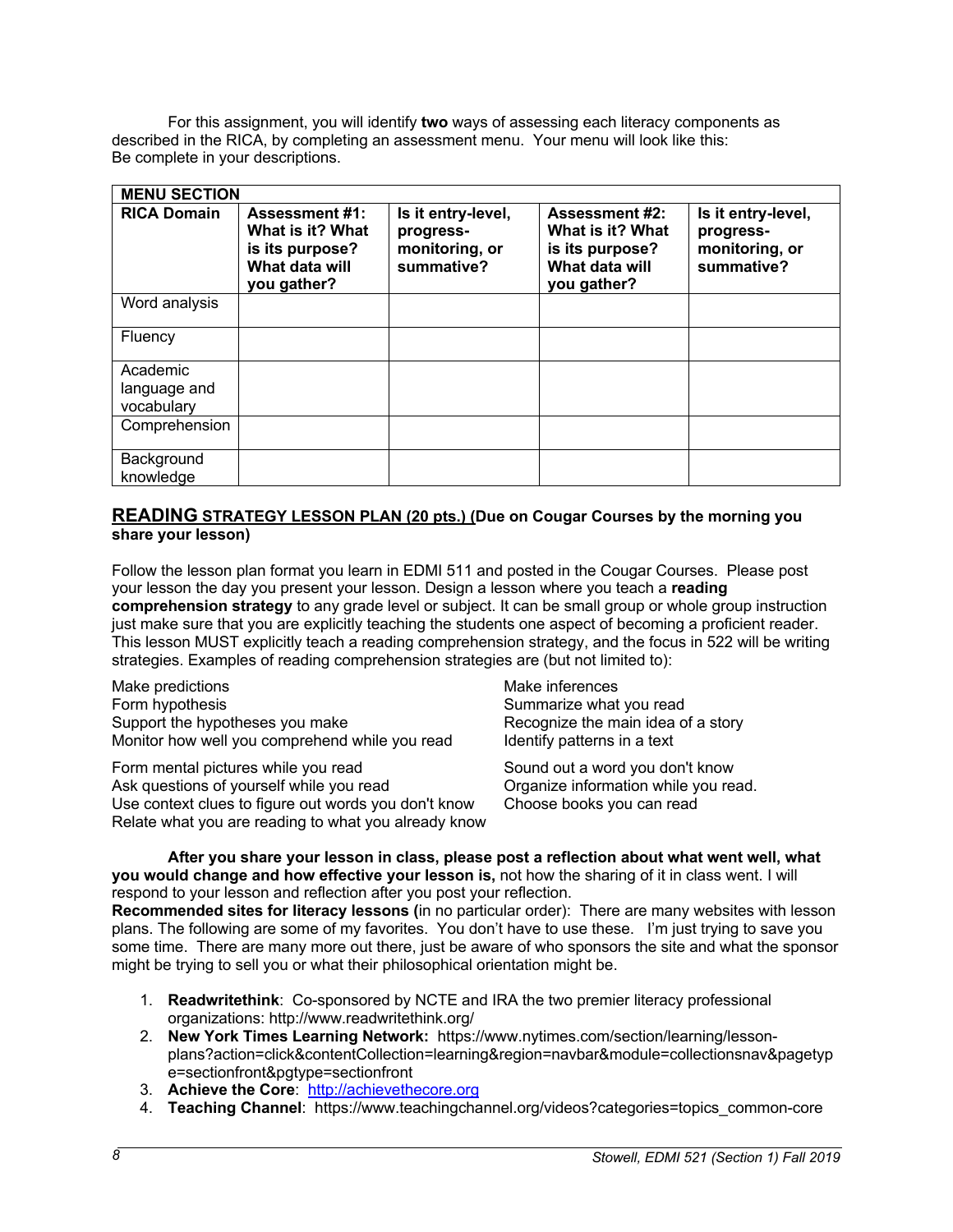- 5. **Scholastic**: http://www2.scholastic.com/browse/home.jsp
- 6. **Edutopia**: http://www.edutopia.org Use "Browse Topics" bar at the top and you can browse by topic or grade level
- 7. **National Council of Teachers of English**: www.ncte.org. While you are there join the Ning: http://ncte2008.ning.com/
- 8. **Notice and Note Book Club:** https://www.facebook.com/groups/260078764136335/?fref=nf Teachers across the nation freely share how they are implementing reading strategies, including resources they create, books they are using and lessons
- 9. **Reading Quest:** A great site full of comprehension strategies for all content areas: **http://www.readingquest.org/strat/**
- 10. **Strategies for reading comprehension:** http://www.readingresource.net/strategiesforreadingcomprehension.html
- 11. **KQED:** Mind Shift: https://ww2.kqed.org/mindshift/category/teaching-strategies/ Teaching strategies across the curriculum.
- 12. **Teaching Tolerance:** www.tolerance.org
- 13. **Web English Teacher:** http://webenglishteacher.com/
- 14. **English Companion:** http://www.englishcompanion.com/ Materials by Jim Burke, high school teacher and author of many excellent books. Go to "classroom resources" on top bar.
- 15. Padlet of good ELA blogs with lots of lesson ideas: https://padlet.com/lstowell/zg4kon3de39a

*Important*: Your lesson must address the needs of mainstream students, as well as make provisions for second language learners, students presenting difficulty, and accelerated students. How are you going to work with students who are having difficulty? How will you scaffold second language learners' learning during the lesson? How will your lesson provide enrichment for accelerated students? Will you meet with students individually or in a small group while other students work independently? Us the lesson template posted in Cougar Courses

**Reading reflections (30 pts.)**: It is expected that everyone will understand all the readings and will come to class prepared to discuss them. **You have a choice to respond to the readings in one of two ways. First**, you can do the typical **written response**: write at least 3-6 comments or questions about the readings for that session in the labeled folder "reading response" in the Cougar Courses container. **Do not summarize**. Please give thoughtful reactions, responses, and reflections. If the readings are from more than one book or article, try to comment on more than one. We will use these as the basis of our discussion at the beginning of some classes. These should be posted in Cougar Courses **before** each session and they should show that you have done the reading. **Second**, you can **tweet** your responses. If you don't have a twitter account, set one up. If you do have a twitter account, you may want to set up a separate account for this class, but that's up to you. To tweet your response, tweet at least one tweet per reading. Feel free to do more. If you paraphrase a quote, be sure to cite the quote. But don't just tweet quotes. A more effective tweet would be a learning from the reading or a way you can apply it. If the thinking isn't entirely yours, you may want to cite the article. A fast way to cite is to search the author on twitter to see if he or she has a twitter handle and just use the twitter handle. Be sure to use this hashtag: #CSUSMMiddleLevel28 when you tweet. Do NOT do reading reflections for the fiction and nonfiction novels. **You have 2 free passes! When you choose to take a pass, write that in Cougar Courses for that week's response.**

*Literature Circles for fiction novels (Due Sept. 27)*: We will read the books before our class session (see schedule and look for literature circles), engage in discussion and brainstorm teaching and learning activities that could be implemented in reading/language arts classrooms. You will meet before reading the books and choose the role you will prepare for when discussing the book. You can download and print your role here: http://www.ipadlitcircles.com/uploads/1/0/6/6/10664962/lit\_circles.role\_sheets.pdf or I can provide paper copies. The multicultural books are chosen to represent various genres, multiple perspectives and characters from a variety of backgrounds.

### **No final exam.**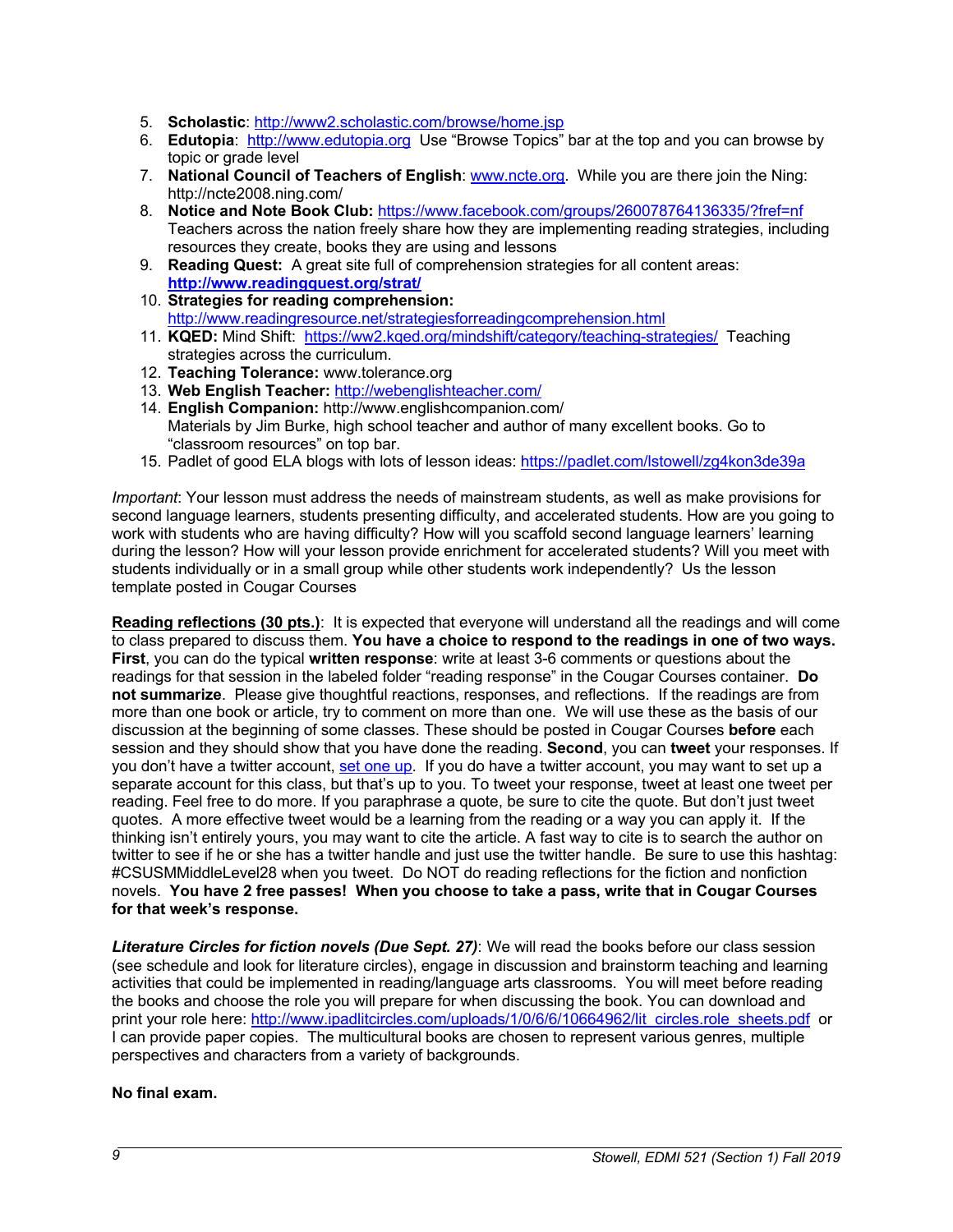### **Assessment of Professional Dispositions**

Assessing a candidate's dispositions within a professional preparation program is recognition that teaching and working with learners of all ages requires not only specific content knowledge and pedagogical skills, but positive attitudes about multiple dimensions of the profession. The School of Education has identified six dispositions – social justice and equity, collaboration, critical thinking, professional ethics, reflective teaching and learning, and life-long learning—and developed an assessment rubric. For each dispositional element, there are three levels of performance - *unacceptable*, *initial target*, and *advanced target*. The description and rubric for the three levels of performance offer measurable behaviors and examples.

The assessment is designed to provide candidates with ongoing feedback for their growth in professional dispositions and includes a self-assessment by the candidate. The dispositions and rubric are presented, explained and assessed in one or more designated courses in each program as well as in clinical practice. Based upon assessment feedback candidates will compose a reflection that becomes part of the candidate's Teaching Performance Expectation portfolio. Candidates are expected to meet the level of *initial target* during the program.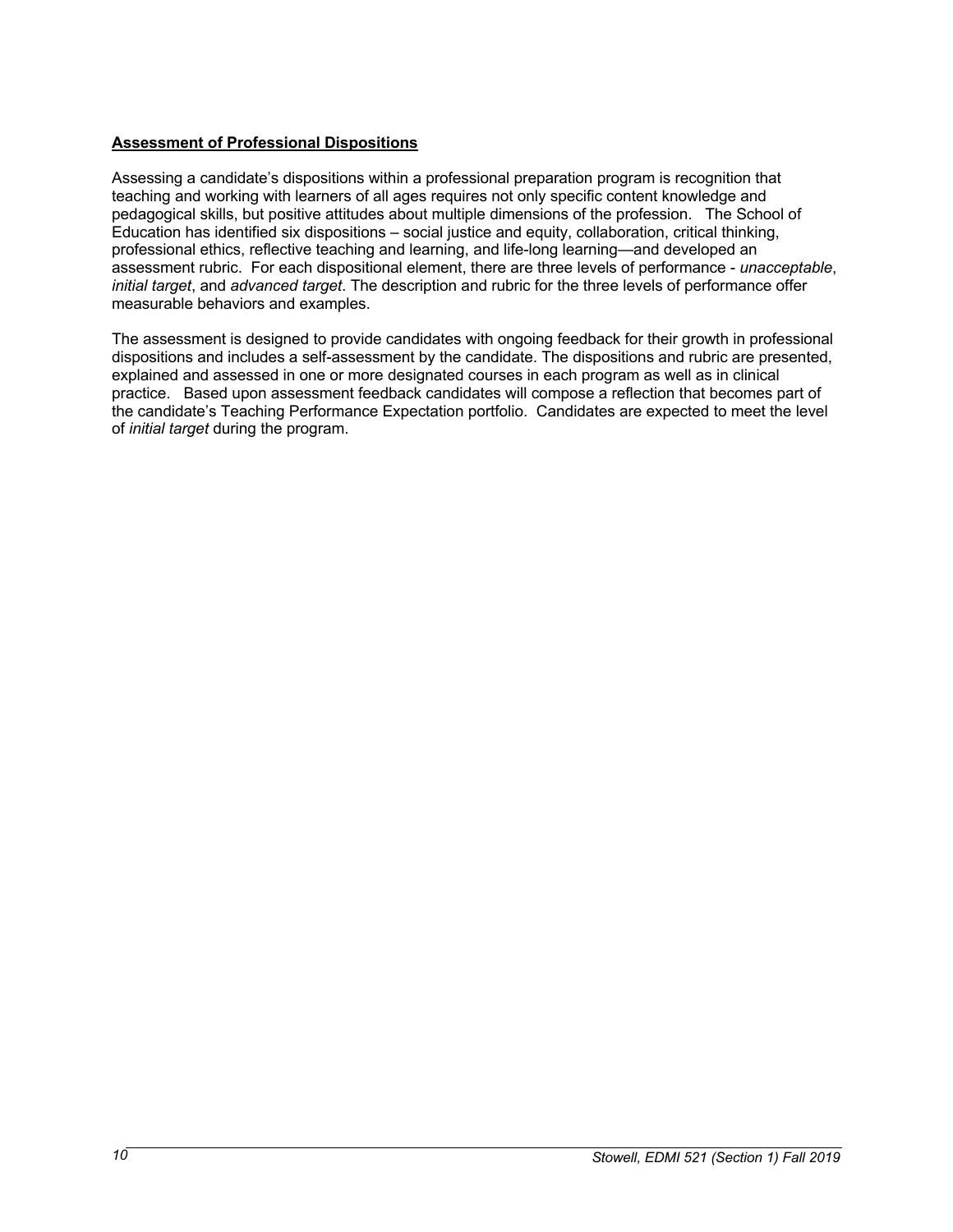# **SCHEDULE/COURSE OUTLINE**

| <b>Date</b>   | <b>Topic</b>                                                                                               | <b>Readings/Assignments</b>                                                                                                                                                                                                                                                                                                                                                                                                |
|---------------|------------------------------------------------------------------------------------------------------------|----------------------------------------------------------------------------------------------------------------------------------------------------------------------------------------------------------------------------------------------------------------------------------------------------------------------------------------------------------------------------------------------------------------------------|
| Aug. 30       | Overview of course                                                                                         |                                                                                                                                                                                                                                                                                                                                                                                                                            |
| am            | <b>Building community</b>                                                                                  |                                                                                                                                                                                                                                                                                                                                                                                                                            |
| Aug. 30<br>pm | Safe for all<br><b>Building community</b><br>Creating a culture of<br>literacy<br>Comprehension strategies | "Why address gay issues with children" (Cougar Courses)<br>View "It's elementary" videos in moodle<br>Building Community chapter by L. Stowell (link in Cougar<br>Courses)<br>Cooper, et al chpt. 2<br>Choose one (or more):<br>"What to do the first week" (link in Cougar Courses)<br>"Helping black and Latino males succeed" (folder in<br>Cougar courses)<br>"More than a safe space"<br>"Let the care shine through" |
| Sept. 6       | What is language?                                                                                          | Johnston, P. G. Ivey & A. Faulkner, "Talking in class:                                                                                                                                                                                                                                                                                                                                                                     |
| am            | What is literacy?<br>Processes of literacy                                                                 | Remembering what is important about classroom talk".<br>(Cougar Courses)                                                                                                                                                                                                                                                                                                                                                   |
|               | 1 <sup>st</sup> language acquisition                                                                       | Harste, J. "What do we mean by literacy now?" (Cougar<br>Courses)                                                                                                                                                                                                                                                                                                                                                          |
| Sept. 9       | <b>Emergent literacy</b>                                                                                   | "Learning to read and write: Developmentally appropriate                                                                                                                                                                                                                                                                                                                                                                   |
| am            | Phonemic awareness                                                                                         | practices for young children" (Cougar Courses)                                                                                                                                                                                                                                                                                                                                                                             |
|               | Concepts of print                                                                                          | Cunningham & Allington ch. 1                                                                                                                                                                                                                                                                                                                                                                                               |
| Sept. 11      | <b>Emergent literacy</b>                                                                                   | Cooper, et al chapt. 1                                                                                                                                                                                                                                                                                                                                                                                                     |
| pm            |                                                                                                            | (9 <sup>th</sup> ed. Cooper, et al chpt. 5)<br>Optional:                                                                                                                                                                                                                                                                                                                                                                   |
|               |                                                                                                            | Cunningham chpts. 2, 3, 4                                                                                                                                                                                                                                                                                                                                                                                                  |
| Sept. 16      | Early reading                                                                                              | Cooper et al, chpt. 6                                                                                                                                                                                                                                                                                                                                                                                                      |
| am            | Structure of English                                                                                       | Duffy & Hoffman: "In pursuit of an illusion" (Cougar                                                                                                                                                                                                                                                                                                                                                                       |
|               | Language                                                                                                   | Courses)<br>Fountas & Pinnell, "What independent readers do"                                                                                                                                                                                                                                                                                                                                                               |
| Sept.20       | <b>Guided Reading</b>                                                                                      | Cunningham & Allington ch. 1, 2                                                                                                                                                                                                                                                                                                                                                                                            |
| pm            | Shared reading                                                                                             | Cooper, et al chapt. 1 pgs. 31-36 - refresh your memory                                                                                                                                                                                                                                                                                                                                                                    |
|               | Reading in CA Common<br><b>Core Standards</b>                                                              | "Every child, every day":                                                                                                                                                                                                                                                                                                                                                                                                  |
|               |                                                                                                            | http://www.ascd.org/publications/educational-<br>leadership/mar12/vol69/num06/Every-Child,-Every-                                                                                                                                                                                                                                                                                                                          |
|               |                                                                                                            | Day.aspx                                                                                                                                                                                                                                                                                                                                                                                                                   |
|               |                                                                                                            | Optional:                                                                                                                                                                                                                                                                                                                                                                                                                  |
|               |                                                                                                            | Cunningham, chpt. 5<br>http://www.cde.ca.gov/be/st/ss/index.asp                                                                                                                                                                                                                                                                                                                                                            |
|               |                                                                                                            | http://www.cde.ca.gov/ci/rl/cf/elaeldfrmwrksbeadopted.asp                                                                                                                                                                                                                                                                                                                                                                  |
| Sept. 23      | Phonics                                                                                                    | Cunningham & Allington ch. 4, 5                                                                                                                                                                                                                                                                                                                                                                                            |
| am            | Fluency                                                                                                    | Applegate, et al: "She's my best reader: She just can't                                                                                                                                                                                                                                                                                                                                                                    |
|               |                                                                                                            | comprehend" (Cougar Courses)<br>Rasinski, T. "Delivering supportive fluency instruction,                                                                                                                                                                                                                                                                                                                                   |
|               |                                                                                                            | especially for students who struggle"                                                                                                                                                                                                                                                                                                                                                                                      |
|               |                                                                                                            | Rasinski, T. "Building fluency through the phrased text                                                                                                                                                                                                                                                                                                                                                                    |
|               |                                                                                                            | lesson"                                                                                                                                                                                                                                                                                                                                                                                                                    |
|               |                                                                                                            | Optional:<br>Cunningham chpts. 6, 7, 8, 14, 15                                                                                                                                                                                                                                                                                                                                                                             |
|               |                                                                                                            | Bring Phonics they use to class (if you have it)                                                                                                                                                                                                                                                                                                                                                                           |